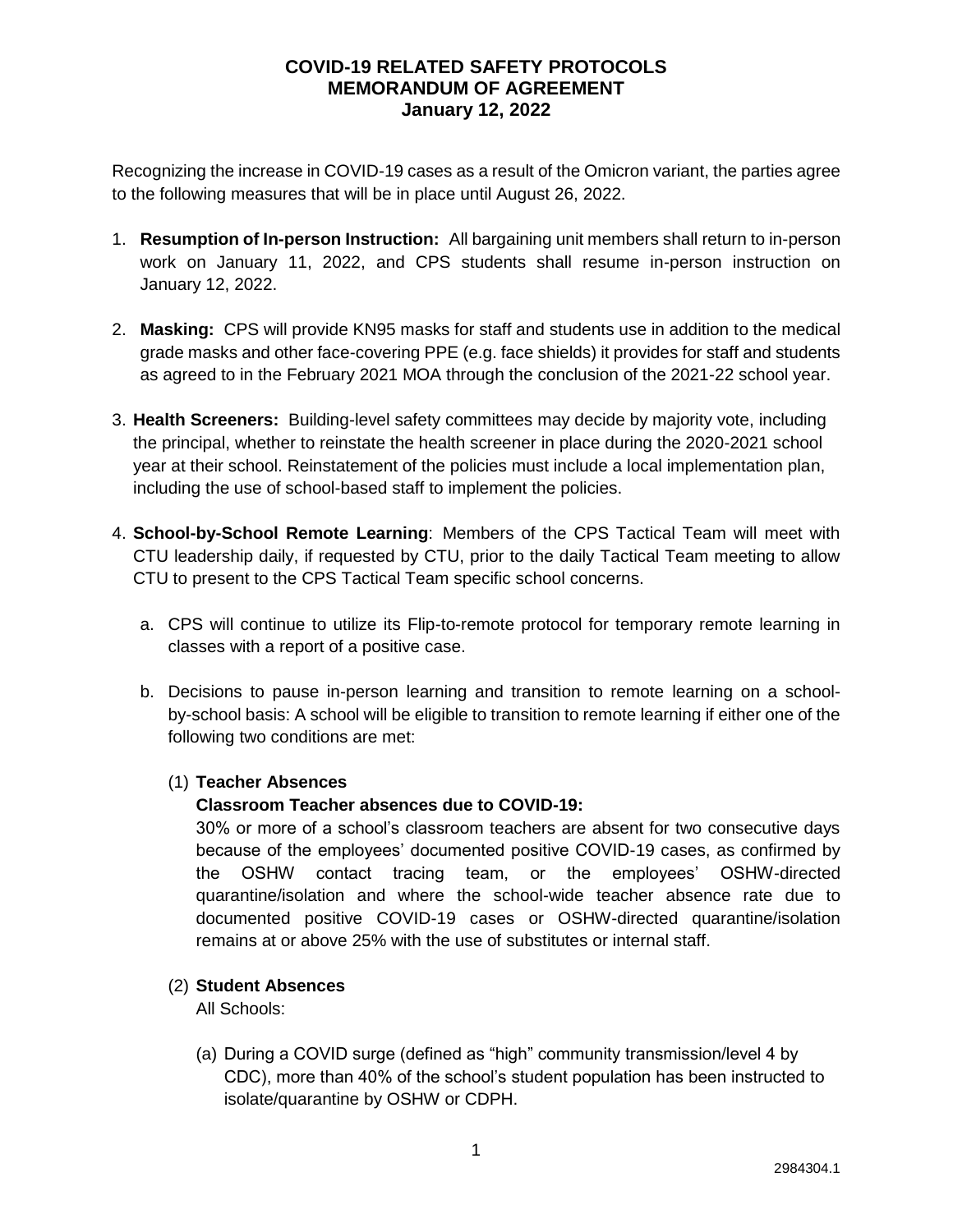- (b) During other periods (defined as "low, moderate, or substantial" community transmissions/ level 1-3 by CDC), more than 50% of the school's student population has been instructed to isolate/quarantine by OSHW or CDPH.
- c. Flip to Remote Protocols:
	- (1) **Safety Committee Decision:** On the day a school is deemed eligible to transition to remote learning, an emergency meeting will be convened by the Building Level Safety Committee (as established under the February 6 and April 15, 2021 MOAs) to review the specific school situation and prepare to mobilize the entire school to support a flip to remote.
		- (a) The Safety Committee will review the staffing situation or student absences to determine whether to flip the full school to remote.
		- (b) The Safety Committee must confirm a decision to flip the whole school to remote learning by a majority vote and after the vote, the principal will notify their Network Chief and the CPS Tactical Team, and the CTU delegate will notify the Union of the decision.
		- (c) If the Safety Committee votes to keep the school in-person, the principal will notify the Network Chief and the CPS Tactical Team, and the CTU delegate will notify the Union of the decision. The school will be flagged for the CPS Tactical Team to monitor with CDPH and provide additional support to the school for in-person learning.
- d. Plan for Flip to Remote: If the Safety Committee votes to flip the full school to remote, the Safety Committee will develop a plan for all staff members to support student device distribution, meal distribution, communication with families, and logistics for return to inperson learning at the end of the remote learning period.
	- (1) **Timing of Flip to Remote**: Consistent with the CPS flip-to-remote protocol, Remote Learning will start 24 hours after the Safety Committee meets and votes to flip to remote. Students will not receive synchronous learning, and teachers will prepare for remote learning during the day immediately following the Safety Committee meeting.
	- (2) **Teacher Attendance**: If a school transitions to full remote learning, all staff (who are not asked to isolate or quarantine) will be required to report to work in-person, including on all preparation days.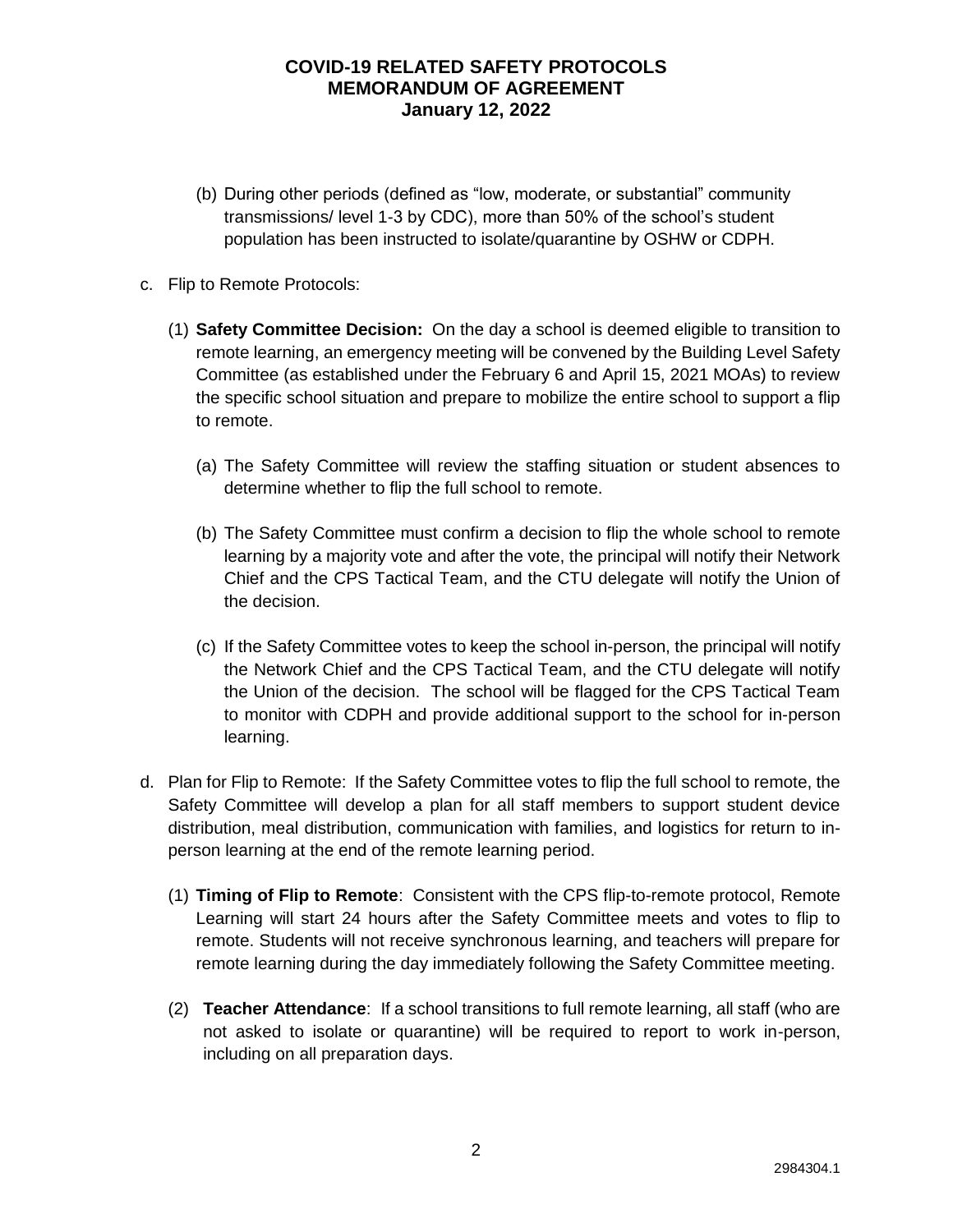- e. Return to In-Person Learning:
	- (1) The school will resume in-person instruction after five school days unless otherwise recommended by CDPH.
	- (2) On the last day of remote learning, the Safety Committee will reconvene to review the plan to return to in-person learning and all staff members will participate in preparation for and notification to families of the return.
- f. For the purposes of compliance with this Section, CPS shall provide access to daily automated reports on relevant covid-related student and staff attendance as well as regular reports on student and staff isolation/quarantine to the Union and members of the Building-level Safety Committee.
- 5. **Testing**: CPS' testing program already provides free testing to CPS students and staff at every school every week. CPS' testing program includes the following components:
	- a. CPS will continue to offer free testing at every school every week to students and staff at least at the same level as it was offered in December 2021. For schools that were testing at a level below 10% of students in December 2021, CPS will make available sufficient testing resources to test at least 10% of students each week at each school; these students will be randomly selected from all students who have consented to participate in testing at the school; provided that for any school where less than 10% of students have consented to testing, all such students shall be tested weekly. CPS will assign schoolbased staff, including nurses assigned to schools, school assistants, and other ESPs, to increase testing capacity.
	- b. Screening testing will be offered to all staff during the week of January 10, 2022.
	- c. CPS and CTU will jointly work with the District Safety Committee to increase student participation in screening testing and student vaccination with the goal of achieving 100% participation by February 1. CPS shall establish phone banks for this purpose. Bargaining unit staff may volunteer to serve on phone banks to obtain informed consent from parents and guardians for student testing and to facilitate vaccination efforts. Volunteers will receive the non-instructional rate of pay for time spent phone banking outside of their regular workday. Other efforts will include promotion of the test-to-stay pilot, and incentives for families that sign up for testing. CPS will provide a \$1,000 stipend for a staff member to serve as the school's Student Testing and Vaccination Participation Captain, to conduct outreach to families, parent groups, and LSCs at each school. The school will include students, parents, community organizations and other stakeholders to participate in outreach efforts.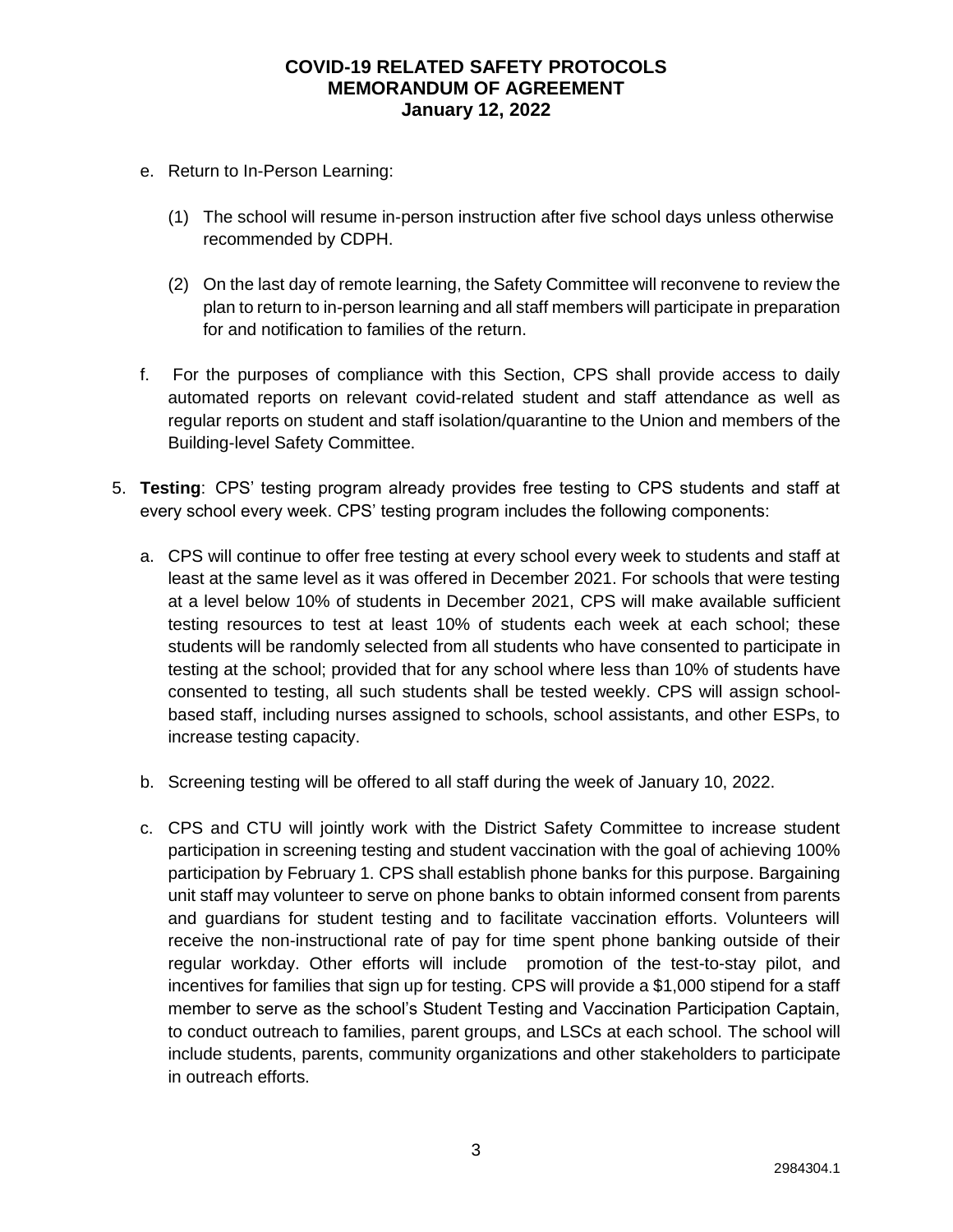- d. In addition, the Tactical Team will direct supplemental testing for asymptomatic students and staff when schools are experiencing a significant increase in self-reported COVID-19 cases.
- e. In addition, with parental consent, CPS will provide testing for students who report to the school care room with COVID-19 symptoms.
- f. In the event a school transitions to remote learning, CPS will offer screening testing at the school for asymptomatic staff and students on a set schedule within the first five calendar days after the school has transitioned to remote.
- g. CPS will procure at least 350,000 additional tests for use during the remainder of the school year to implement the testing set forth above in subsections a, b, d, e and f.
- 6. **Substitutes:** CPS shall utilize the following incentives to encourage substitutes to accept assignments:

| <b>Sub Type</b>                                     | <b>Incentive</b>                                                                                                                                                                                                                                                                                                                                                                                                                                                |
|-----------------------------------------------------|-----------------------------------------------------------------------------------------------------------------------------------------------------------------------------------------------------------------------------------------------------------------------------------------------------------------------------------------------------------------------------------------------------------------------------------------------------------------|
| Substitute Teachers (Day to Day<br>and Provisional) | Through the end of the third academic quarter,<br>any substitute teacher who works 15 or more<br>days in a month, including 6 out of 8 (75%) of<br>Mondays and Fridays in the month, will receive<br>an additional monetary stipend of \$1,000<br>instead of the normal \$420 monthly stipend.<br>The \$420 stipend is still available for substitutes<br>who work 12 or more days in a month but are<br>unable to work at least 75% of Mondays and<br>Fridays. |
| Substitute Teachers (Day to Day                     | Work 12 days or more in a month and receive a                                                                                                                                                                                                                                                                                                                                                                                                                   |
| and Provisional)                                    | \$420 stipend                                                                                                                                                                                                                                                                                                                                                                                                                                                   |
| Substitute teachers (Cadres,                        | Work in high need schools to receive an extra                                                                                                                                                                                                                                                                                                                                                                                                                   |
| Day to Day and provisional)                         | $$45$ a day                                                                                                                                                                                                                                                                                                                                                                                                                                                     |
| All substitute employees (sub                       | All substitutes who work during January 2022                                                                                                                                                                                                                                                                                                                                                                                                                    |
| clerks, TA's, SECA's, Cadres,                       | will receive a daily stipend in the amount of \$30                                                                                                                                                                                                                                                                                                                                                                                                              |
| Day to Day and Provisional)                         | in addition to any other eligible stipend.                                                                                                                                                                                                                                                                                                                                                                                                                      |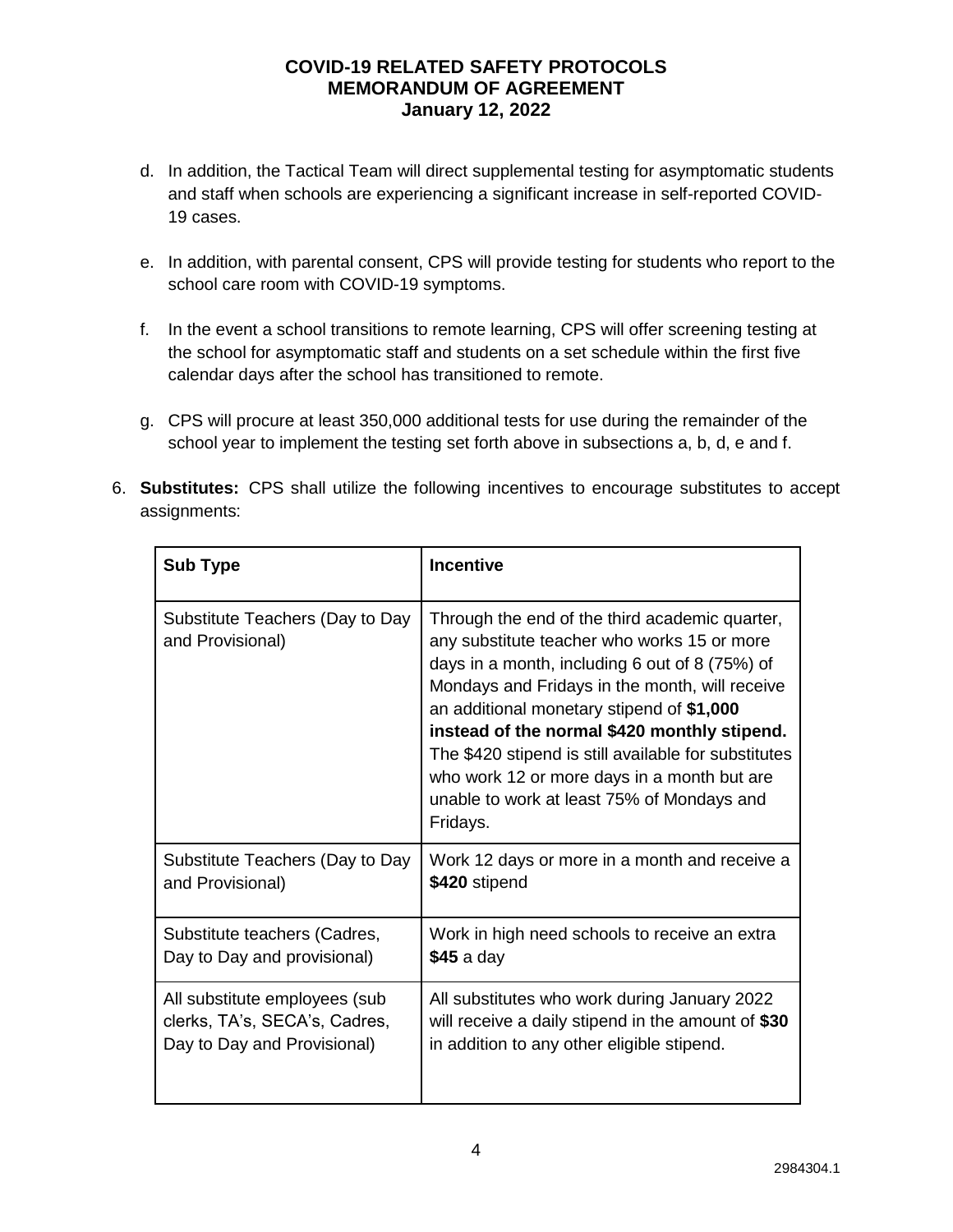The Substitute Teacher Professional Problems Committee shall assist substitutes who are CPS retirees to ensure that these substitutes do not exceed compensation limits under CTPF.

- 7. **Accommodations:** CPS will allow staff members to take an unpaid leave of absence upon request who:
	- a. due to the employee's own medical condition, are at increased risk for severe illness due to Covid-19 (per the CDC guidelines), and
	- b. who are unable to receive a Covid-19 vaccination and booster

The leave shall last through the third academic quarter of SY 2021-22. Employees on such leaves shall return to paid status upon reporting for work in-person. Employees who wish to request an unpaid leave of absence under this provision must apply by January 27, 2022.

- 8. **Contact Tracing:** Each school will have school staff serve as contact tracers for student cases from that school, provided that sufficient school staff volunteer. The school level contact tracing will be managed through the OSHW contact tracing team. As part of their contact tracing work, the school staff member will provide updates of non-confidential information at Building level Safety Committee meetings for the Committee's consideration. School-based staff members who volunteer to participate in this program will perform contact tracing duties for student covid cases outside of their regular work hours and will receive the noninstructional rate of pay for each additional hour of work associated with this contact tracing. School-based staff members will volunteer to serve in this extra-duty role and must participate in the program for the full semester in which they sign up. All school staff members who assist with these contact tracing efforts must complete paid regular mandatory contact tracing training and sign a confidentiality agreement as part of this extra duty role. Contact tracing training shall commence no later than January 18, 2022.
- 9. CPS and CTU shall continue to observe the following provisions:
	- a. From the February 6, 2021 MOA**,** except as modified by this agreement:
		- (1) Health and Safety Protocols in CPS Facilities (Health Screening, Hand Sanitizer, Disinfecting Wipes, Sneeze Guards, Face Coverings and PPE, Cleaning and Disinfecting, Social Distancing, Work Space)
		- (2) Ventilation
		- (3) COVID-19 Testing
		- (4) Contact Tracing
		- (5) COVID-19 District and Building Health and Safety Committees
		- (6) Vaccinations